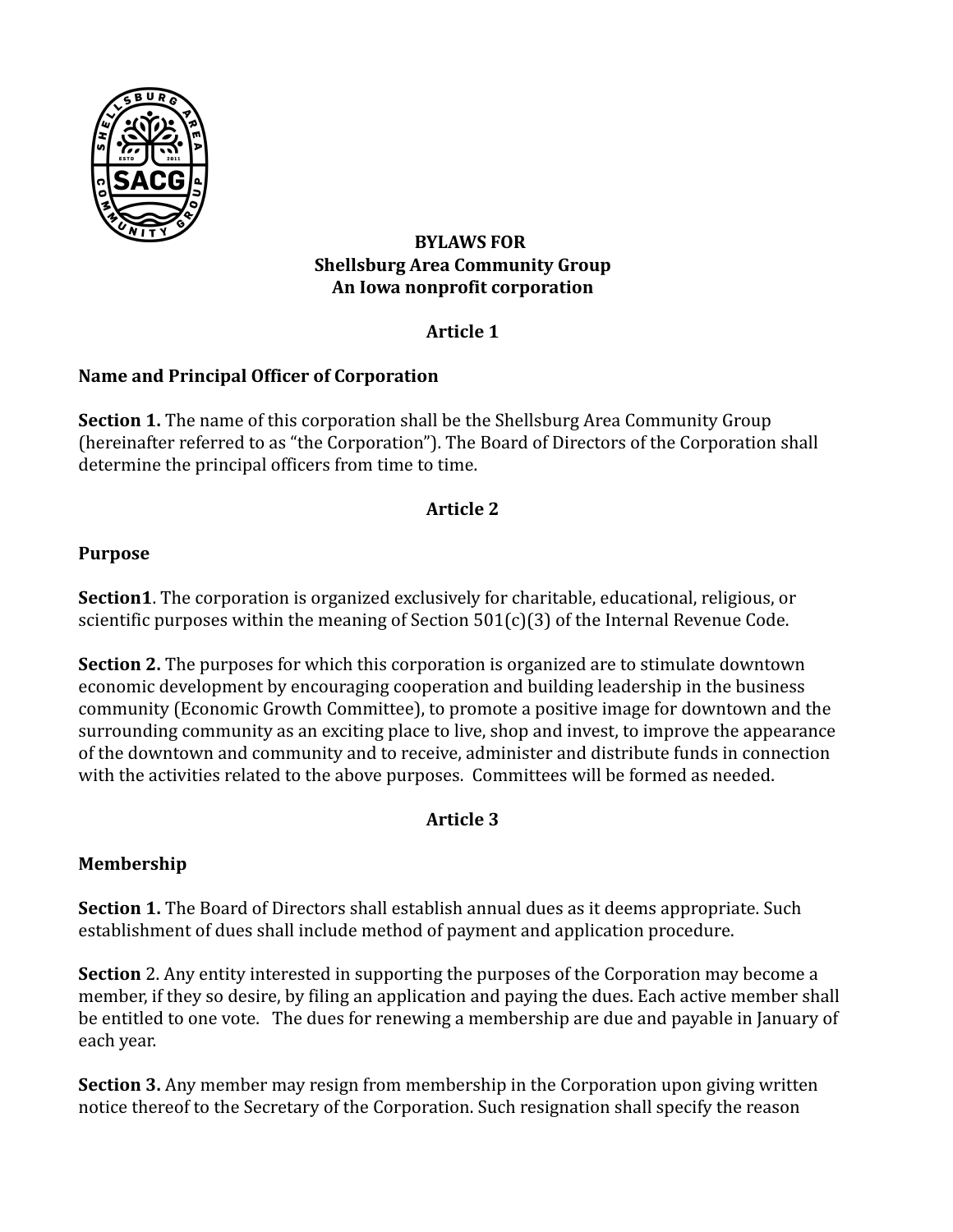thereof and the effective date thereof. Members who resign from membership shall not be entitled to any refund of dues therefore paid.

**Section 4.** The Board of Directors may, at its discretion, suspend the voting privilege of any member who has been and remains in default of his or her financial obligations to the Corporation for a period of six (6) months or longer.

**Section 5.** Membership in the organization will be open to anyone who supports the purpose of the organization. There will be no discrimination on the basis of race, religion, creed, national origin, disability, handicap, age, sexual orientation, marital status, veteran status or any other basis prohibited by law.

### **Article 4**

# **Membership Meetings**

**Section 1.** An annual meeting of the membership shall be held in each calendar year and at such time and place as may be determined by the Board of Directors for the purpose of electing the Board of Directors and transacting business as may be properly brought before the meeting.

**Section 2**. Special meetings of the membership shall be held at any time and place as may be designated in the notice of said meeting, upon call of the President of the Board of Directors or any two Directors, or upon written petition by at least 10 active members.

**Section 3.** Notice of every meeting of the membership, stating the place, date, and hour of the meeting shall be given. Attendance of a member at a membership meeting shall constitute a waiver of notice of such meeting, or manner in which it has been called or convened, except when a member attends a meeting solely for the purpose of stating, at the beginning of the meeting, any such objection to such notice of meetings, as the Board of Directors shall deem appropriate.

**Section 4.** Ten percent (10%) or a minimum of 5 members of the active membership shall constitute a quorum for the transaction of business at all meetings of the membership, except as otherwise provided by statute, by Articles of Incorporation, or by theses Bylaws. If a quorum is not present at any meeting of the membership, a majority of the members entitled to vote thereat may adjourn the meeting from time to time, without notice other than announcement at the meeting until a quorum shall be present or represented. If the adjournment is for more than 30 days, a notice of the adjourned meeting shall be given to each member.

**Section 5.** When a quorum is present, the vote of a majority of the active members present shall decide any questions brought before such meetings, unless the Articles of Incorporation or these Bylaws require a different vote, in which case such express provisions shall govern and control the decision.

**Section 6.** Robert's Rules of Order Newly Revised shall govern the parliamentary procedures of the Corporation when not in conflict with these Bylaws. The order of business may be altered or suspended at any meeting by a majority vote of the active members present.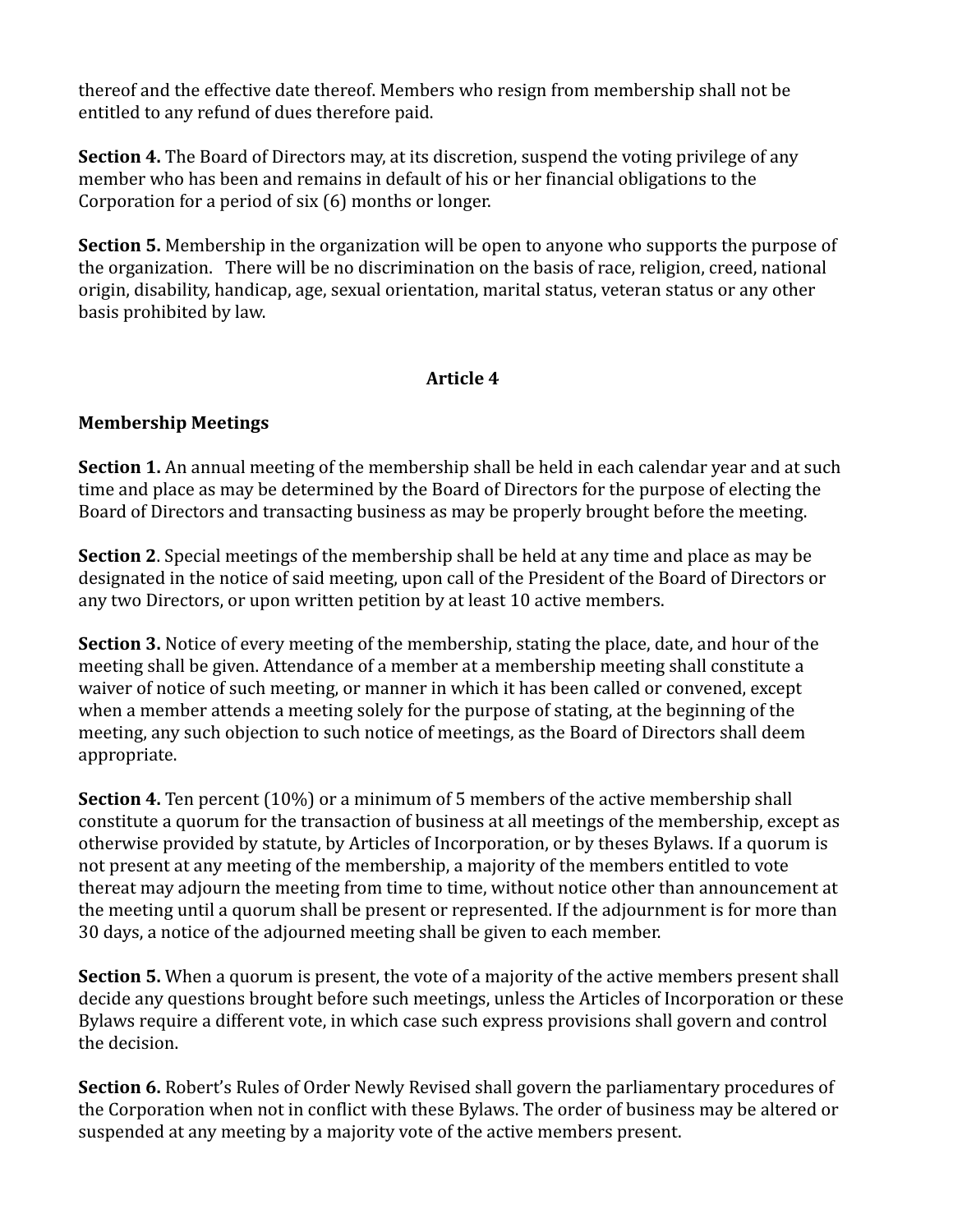# **Article 5**

### **Board of Directors**

**Section 1.** The Corporation shall be governed by a Board of five (5) Directors elected by the members at the annual meeting. The term of office for each Director shall be three (3) years.

Nominations to the Board shall set forth in the notice of the annual meeting. Each Director shall hold office for the term for which he or she is elected and until his or her successor shall have been elected and qualified. Directors in office may be re-elected for one consecutive term.

**Section 2.** Any vacancy occurring in the Board of Directors (other than a vacancy resulting from the normal expiration of a term of office) may be filled by the affirmative vote of a majority of the current members of the Board of Directors. A Director appointed to fill a vacancy shall be elected for the unexpired term of his or her predecessor in office. Any director may resign by submitting notice of resignation to the Board. Any Director may be removed from office at any time with or without cause by the affirmative vote of two-thirds of the Directors in office. Any member of the Board of Directors who is absent from two consecutive regular meetings without just cause for such absence may be removed as a member of the Board of Directors.

**Section 3.** The Board of Directors of the Corporation may hold regular and special meetings. Regular meetings shall be held each year. Special meetings of the Board may be called by the President or by two or more Directors. Written notice of the time, place and agenda for both regular and special meetings shall be given to each Director.

**Section 4.** At all meetings of the Board, a majority of the voting members thereof shall constitute a quorum for the transaction of business. If a quorum shall not be present at any meeting of the Board, the Directors present may adjourn the meeting from time to time, without notice other than announcement at the meeting until a quorum shall be present.

**Section 5.** Any action required or permitted to be taken at any meeting of the Board of Directors may be taken without a meeting, if all members of the Board consent thereto in writing, setting forth the action so taken, and the writing or writings including electronic notifications are filed with the minutes of the proceeding. Such consent shall have the same force and effect as a unanimous vote of the Board.

#### **Article 6**

#### **Committees**

**Section 1.** The Board of Directors, by resolution adopted by a majority of the Directors in office and/or membership, may designate and appoint one or more committees. Each committee may have a chairperson. The committee chairs shall attend membership meetings.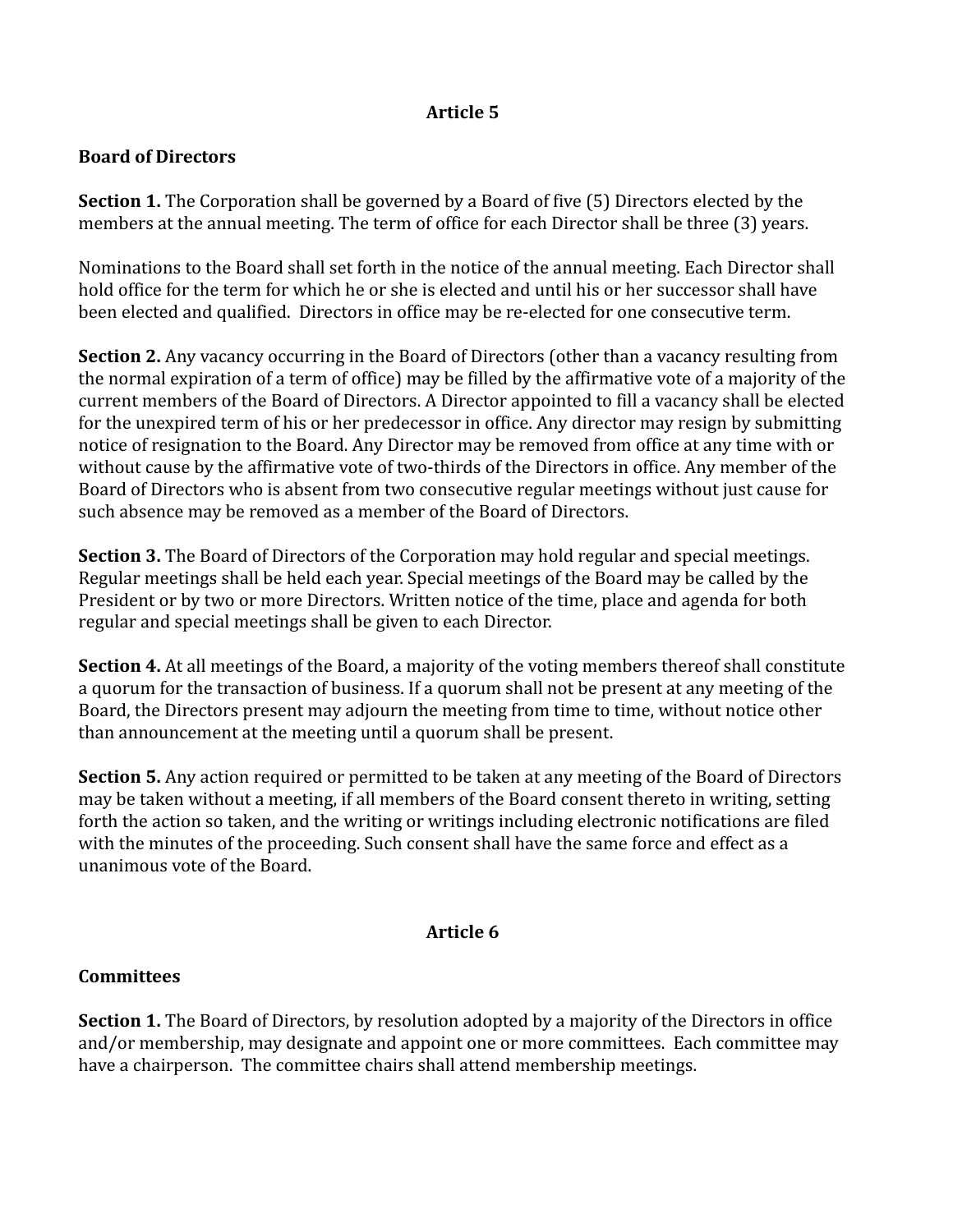### **Article 7**

#### **Officers**

**Section 1.** The officers of the Corporation shall be elected annually by the membership and shall consist of a President, a Vice President, a Secretary, a Treasurer, and such other officers and assistant officers as may be deemed necessary.

**Section 2.** Officers shall be elected at annual meeting by the membership. The person then serving as President shall automatically become Immediate Past President upon election of a new President. All officers shall be elected by a majority of the eligible voting members present in person. The officers terms shall be President -1 year, Vice President - 1 year and then have the option of moving to the president's position and notifying the membership of their intention of moving up to the President position by Oct 1. The terms for Secretary - 2 years and Treasurer - 2 years.

### **Section 3.**

- A. President. The president shall be the principal executive officer of the corporation and shall in general supervise and control all of the business and affairs of the corporation. The president shall preside at all meetings of the members and of the Board of Directors. The president may sign, with the secretary or any other proper officer of the corporation authorized by the Board of Directors, any deeds, mortgages, bonds, contracts, or other instruments which the Board of Directors has authorized to be executed, except in cases where the signing and execution shall be expressly delegated by the Board of Directors or by these bylaws or by statute to some other officer or agent of the corporation; and in general the president shall perform all duties incident to the office of president and such other duties as may be prescribed by the Board of Directors.
- B. Vice President. In the absence of the president or in the event of the president's inability or refusal to act, the vice‐president shall perform the duties of the president, and when so acting, shall have all the powers of and be subject to all the restrictions upon the president. The vice president shall perform such other duties as may be assigned by the president or by the Board of Directors.
- C. Treasurer. If required by the Board of Directors, the treasurer shall give a bond for the faithful discharge of the treasurer's duties in such sum and with such surety as the Board of Directors shall determine. The treasurer shall have charge and custody of and be responsible for all funds and securities of the corporation; receive and give receipts for moneys due and payable to the corporation from any source, and deposit all such moneys in the name of the corporation in such banks, trust companies or other depositories as shall be selected in accordance with the provisions of Article 9 (Contracts, Checks, Deposits and Gifts) of these bylaws; and in general perform all the duties incident to the office of treasurer and such other duties as may be assigned to the treasurer by the president or by the Board of Directors.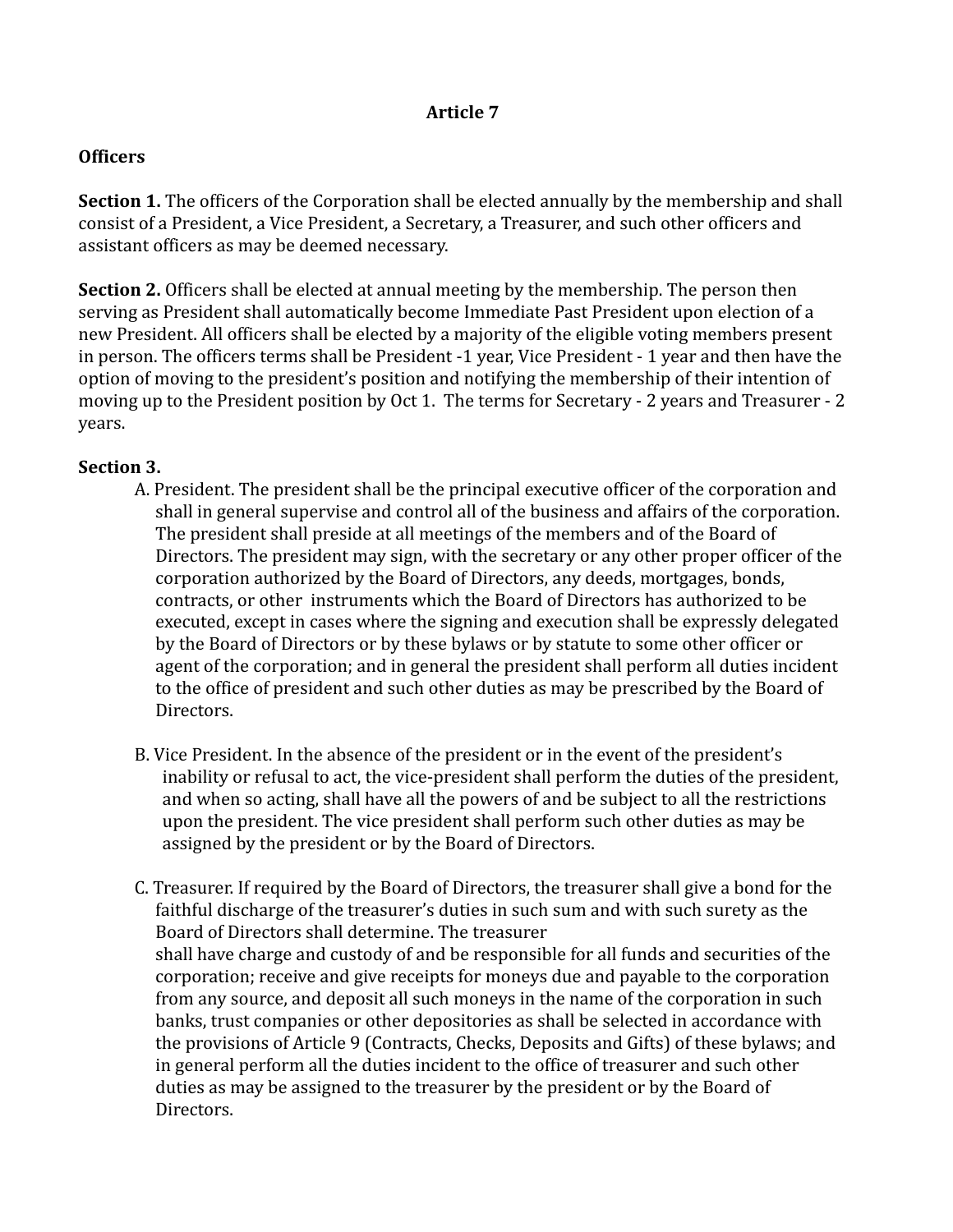D. Secretary. The secretary shall keep the minutes of the meetings of the members and of the Board of Directors in books provided for that purpose; see that all notices are given in accordance with the provisions of these bylaws or as required by law; be custodian of the corporate records; keep a register of the post office address of each member which shall be furnished to the secretary by that member; and in general perform all duties incident to the office of secretary and such other duties as may be assigned by the president or by the Board of Directors.

### **Article 8**

# **Contracts, Checks, Deposits and Gifts**

**Section 1.** Contracts. The Board of Directors may authorize any officer or officers, agent or agents of the corporation, in addition to the officers so authorized by these bylaws, to enter into any contract or execute and deliver any instrument in the name of and on behalf of the corporation, and such authority may be general or confined to specific instances.

**Section 2.** Checks, Drafts, etc. All checks, drafts or orders for the payment of money, or other evidences of indebtedness issued in the name of the corporation, shall be signed by those officers or agents of the corporation and in a manner as shall be determined by resolution of the Board of Directors. In the absence of this determination by the Board of Directors, the instruments shall be signed by the Treasurer. Checks in excess of \$2,500 shall require the signatures of the Treasurer and the Secretary.

**Section 3.** Deposits. All funds of the corporation shall be deposited to the credit of the corporation in the banks, trust companies or other depositories as the Board of Directors may select.

**Section 4**. Gifts. The Board of Directors may accept on behalf of the corporation any contribution, gift, bequest or devise provided such funds may only be used for purposes authorized within the meaning of  $501(c)(3)$  of the Internal Revenue Code.

# **Article 9**

# **Books and Records**

**Section 1.** Books and Records. The corporation shall keep correct and complete books and records of account and shall also keep minutes of the proceedings of its Board of Directors and committees having any of the authority of the Board of Directors as well as other documents required to be maintained pursuant to the Revised Iowa Nonprofit Corporation Act.

**Section 2.** Director's Access to Records. A Director is entitled to inspect and copy the books, records, and documents of the corporation at any reasonable time to the extent reasonably related to the performance of the Director's duties as a Director, including any duties as a member of a committee, but not for any other purpose or in any manner that would violate any duty to the corporation. A yearly audit shall be done by any 2 members other than the Treasurer.